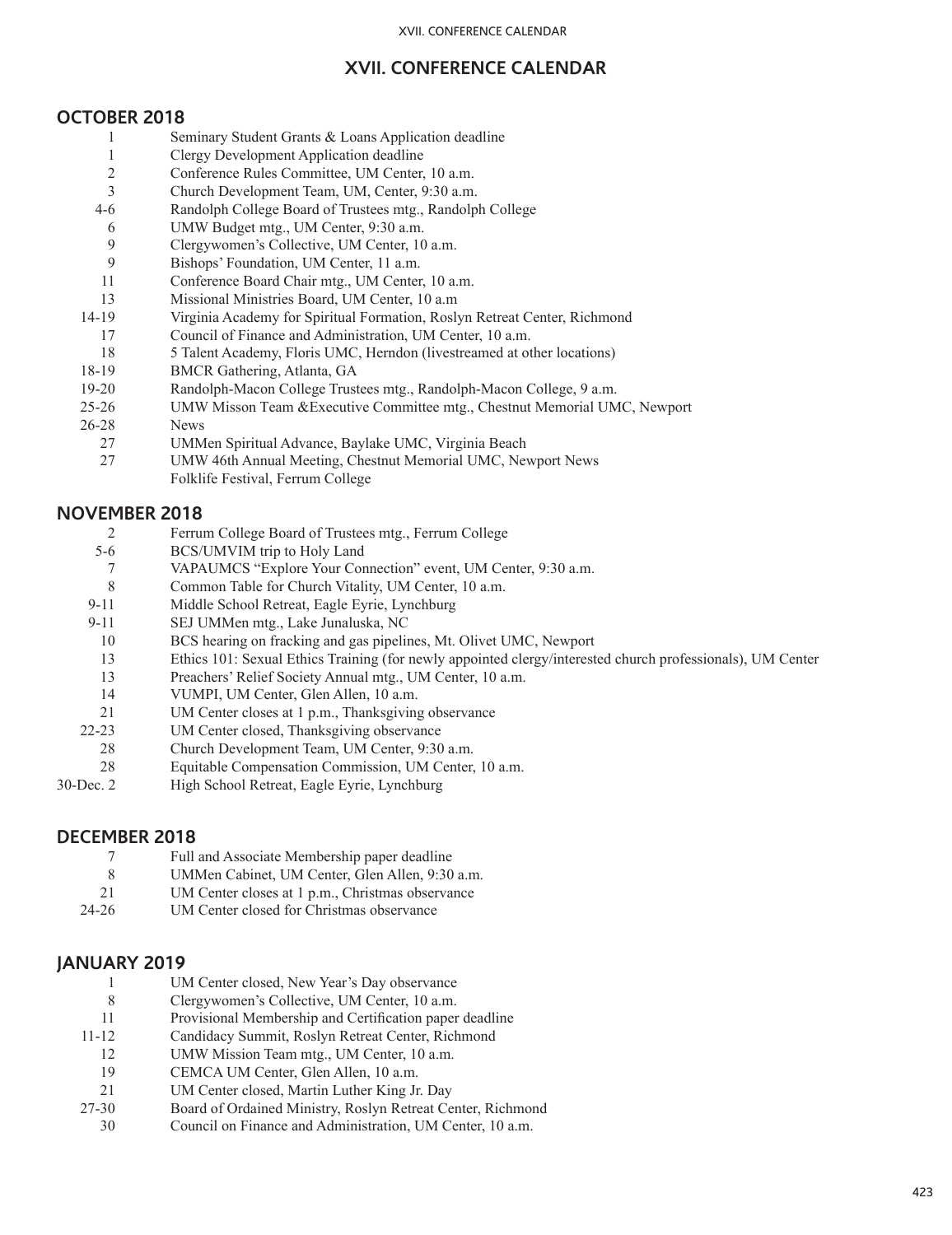#### **FEBRUARY 2019**

1 1 7 7-8 7-9 9 9 13 15 15 15 17-20 21 23-26 27 TBD Deadline for Conference Benevolence Grants Calling 21 Intern application deadline UM Day at General Assembly, Bon Air UMC, Richmond Board of Church and Society, UM Center Randolph College Board of Trustees, Randolph College Missional Ministries Board, UM Center, 10 a.m. UMMen Cabinet mtg., Glen Allen, 9:30 a.m. CLDDT, UM Center, 10 a.m. Clergy Retirement Request deadline Transfer and Minister of Another Denomination application deadline Randolph-Macon College Trustees, Randolph-Macon College, 9 a.m. Board of Ordained Ministry mtg., Roslyn Retreat Center, Richmond Common Table for Church Vitality, UM Center, 10 a.m. Called General Conference Conference Rules Committee, UM Center, 10 a.m. National Association of UMMen Conference Presidents, Nashville

#### **MARCH 2019**

- 4 Conference Trustees, UM Center, 10 a.m.
- 4 UMMen Cabinet mtg., Glen Allen, 9:30 a.m.
- 8 Deadline for Book of Reports
- 9 Board of Laity, UM Center, 9:30 a.m.
- 10 Ferrum Board of Trustees, Ferrum College
- 11 Ferrum College Commencement
- 14 CEMCA, UM Center, Glen Allen, 10 a.m.
- 21 Common Table for Church Vitality Mtg., UM Center, 10 a.m.
- 21 VUMPI, UM Center, Glen Allen, 10 a.m.
- 23 Ethics 101: Sexual Ethics Training (for newly appointed clergy, interested church professionals), UM Center
- 28 UMW Mission Team mtg., location TBD
- 29-30 UMW Executive Committee mtg., location TBD

#### **APRIL 2019**

- 1 Clergy Development application deadline
- 9 Clergywomen's Collective, UM Center, 11 a.m.
- 18 UM Center closes 1 p.m., Good Friday observance
- 19 UM Center closed, Good Friday observance

#### **MAY 2019**

- 2-4 3-4 10 11 12 24- 31 24 27 Randolph College Board of Trustees, Randolph College Randolph-Macon College Trustees mtg., Randolph-Macon, 9 a.m. Ferrum College Board of Trustees mtg., Ferrum College Ferrum College Commencement Randolph College Commencement Licensing School, Virginia Wesleyan College UM Center closes at 1 p.m., Memorial Day observance UM Center closed, Memorial Day observance
- TBD UMW Spiritual Life Retreat, location TBD

## **JUNE 2019**

|           | Randolph-Macon College commencement, 10 a.m. |
|-----------|----------------------------------------------|
|           | UMW Day at Ferrum College                    |
| 16        | Peace with Justice Sunday                    |
| 21        | UMW Breakfast at Annual Conference, Roanoke  |
| $20 - 22$ | Annual Conference, Roanoke                   |